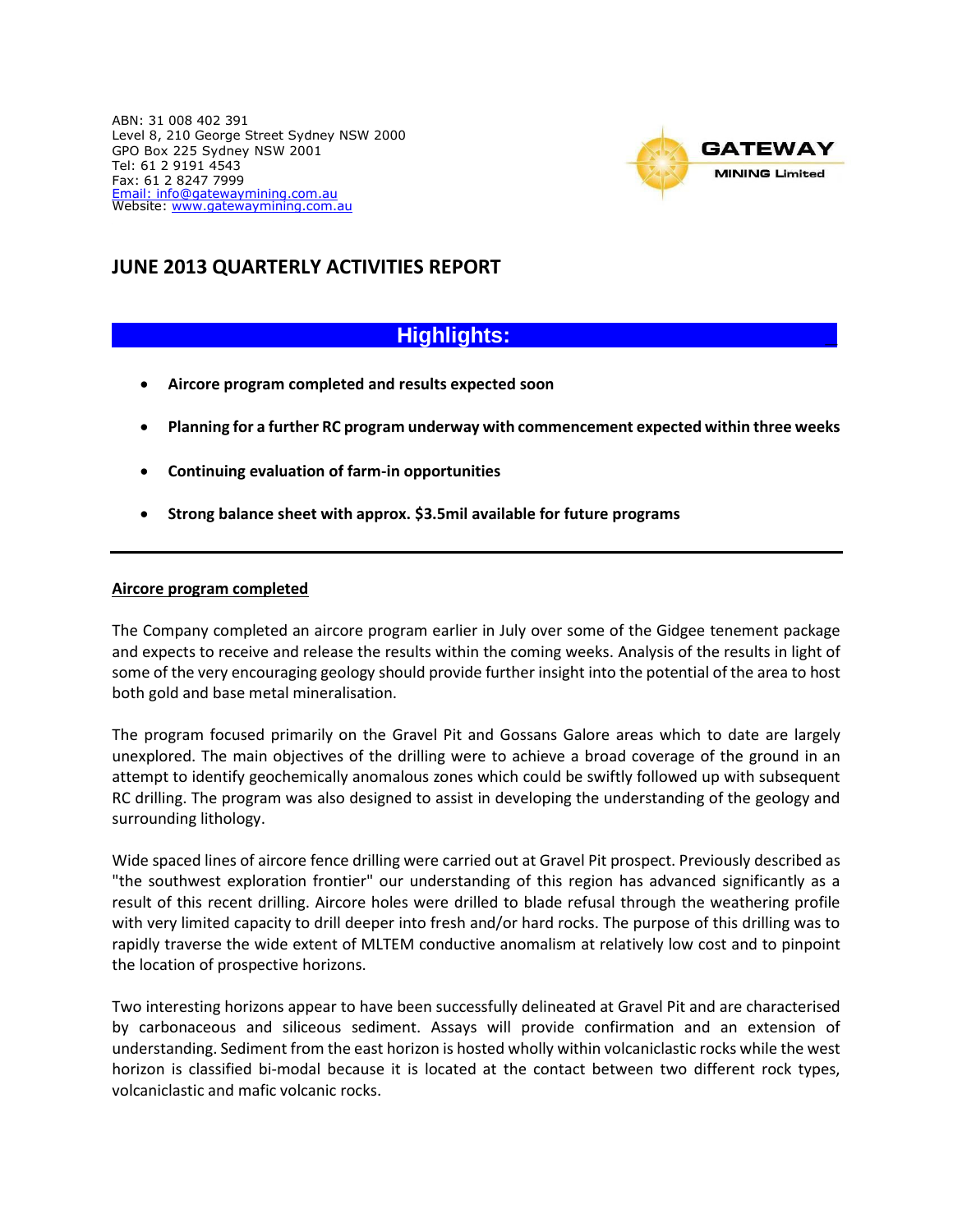Aircore drilling is not suited to testing below the weathering profile and therefore is not able to evaluate gold and base metal concentrations that occur at this depth. Howeverthis drilling has started to accurately delineate near surface VMS stratigraphy and results may potentially show geochemical fertility. This is a large step towards accurate targeting for deeper RC drilling into zones of interest below the weathering profile.

Analysis of the intersected geology in light of the results will provide further insight into the structure and potential of the area. The Company hopes to communicate this to the market in the coming weeks.

Drilling also tested for anomalism above interpreted MLTEM conductors in the Gossans Galore area, which is hosted wholly within mafic volcanic rocks.

**Gossans Galore West –** the holes drilled into a relatively deep sequence of transported cover up to 50m vertical depth and including a thick sequence of lake clays with sticky consistency. This resulted in difficult drilling conditions and also reduced the "coverage" of drilling achieved into bed rock. The drilling did not intersect any lithology that would account for the MLTEM conductor however this likely due to the drilling conditions and the consequent poor coverage gained in bedrock.

**Gossans Galore East -** A fence of aircore drilling intersected siliceous and carbonaceous sediment 250m east of previous drilling. These sediments were difficult to penetrate with the aircore rig, an initial hole terminating at 11m and a second hole terminating at 36m depth. Assays, albeit from short holes, may shed further light on the target

**Dummy Spit -** Two fences of drilling crossed the Dummy Spit conductor, both intersecting zones of carbonaceous sediment and gossan. Multielement results from this conductor should provide further insight into the potential for mineralisation at Dummy Spit.

## **Further RC drilling planned**

The Company lodged a Program of Work with the Department of Mines and Petroleum to undertake further drilling predominantly on the northern portion of Gateway's project tenure in Gidgee, known as the 'Bungarra Project'.

Approval was received last week for the program and the Company is currently prioritising holes and will provide further information on the program once its composition has been determined. It is expected this program will commence within three weeks and the Company will complete approximately 2,000m of RC drilling.

Further information on the specific targets will be provided upon commencement, however it is expected that the Company will follow up encouraging targets intersected in previous programs, including the Bevan, Dummy Spit, The Cup and Gravel Pit targets, amongst several others.